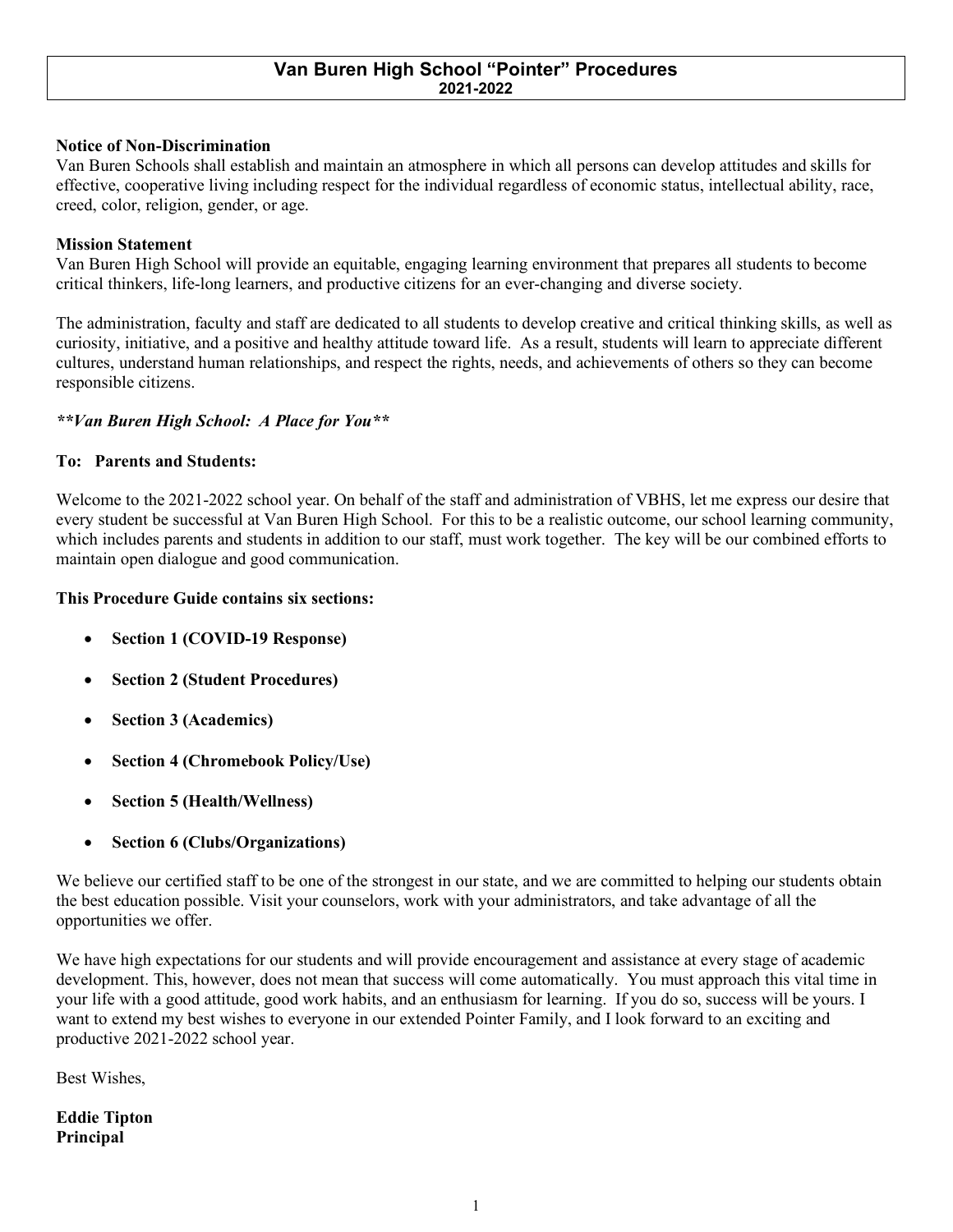# *ABC's of Van Buren High School*

# *Section 1: COVID-19 Response*

## **Social Distancing**

- Students shall maintain 3 feet of social distancing while in the classroom and common areas, to avoid quarantine.
- Adults shall maintain 6 feet of social distancing between other staff members and students while in the classroom and common areas.

## **Visitors/Guests**

- Due to the COVID-19 pandemic, access to VBHS will be restricted to outside visitors and guests.
- Parent conferences and meetings will be scheduled ahead of time by the school.

**\*\*All mandates from the Governor's Office, Arkansas Department of Health, and Arkansas Department of Education will be followed at VBHS (i.e., social distancing, masks, hand washing, limiting non-critical gatherings and events).** 

# *Section 2: Student Procedures*

## **Attendance**

Regular school attendance is vital to the overall academic success of every student. Van Buren High School will follow the VBSD Board Policy 4.2-Student Attendance.

## **Attendance Procedures for VBHS students:**

- A written note or an email must be given to the one of the secretaries in the office within **5 school days** for an absence to be excused by parent permission (no doctor's note)
- Any student who misses over **10 minutes** of any class will be counted absent for that class
- Students who accumulate more than (10) unexcused absences in an individual class during the semester may be denied course credit. Students will be allowed **(6) excused absences (without doctor's note)-**any absences after the 6 excused absence days will be counted as unexcused.
- Students may be assigned Saturday School to reduce the number of absences to help them retain or regain credit in a class.

# **Conduct Behavior Code**

Students will follow all procedures according to VBSD Board Policy-Student Conduct Behavior Code-4.3 and following

- E-Cigarettes are prohibited and will be treated as tobacco. Confiscated items will be destroyed. (Policy 4.9) The City of Van Buren passed a city wide ordinance on E-cigarettes and minors in possession. Students will be given a police citation if in possession of an E-Cigarette on school grounds.
- Fighting or violent behavior will not be tolerated under any circumstances. Students who fight will be suspended **a minimum of 3 days for the 1<sup>st</sup> offense** and will have assigned seating at breakfast and lunch when they return. A 2nd offense will result **in a minimum suspension of 5 days** and the student(s) will be referred to attend school at our Career Center. Students can be arrested and charged for violent offenses.
- Weapons of any kind are prohibited on campus, in vehicles, or at school events. . Facsimiles of firearms are also prohibited. Students found in possession of weapons other than firearms will face **a minimum 10-day suspension and possible expulsion**. Students in possession of firearms on campus, en-route to and from school, or at school sponsored activities will be recommended for expulsion for a period of one calendar year (365 days).

## **Search and Seizure**

VBHS will follow VBSD Board Policy- 4.4 Personal and Property Searches

## **Bullying**

Students will follow VBSD Board Policy- Student Conduct Bullying 4.3.6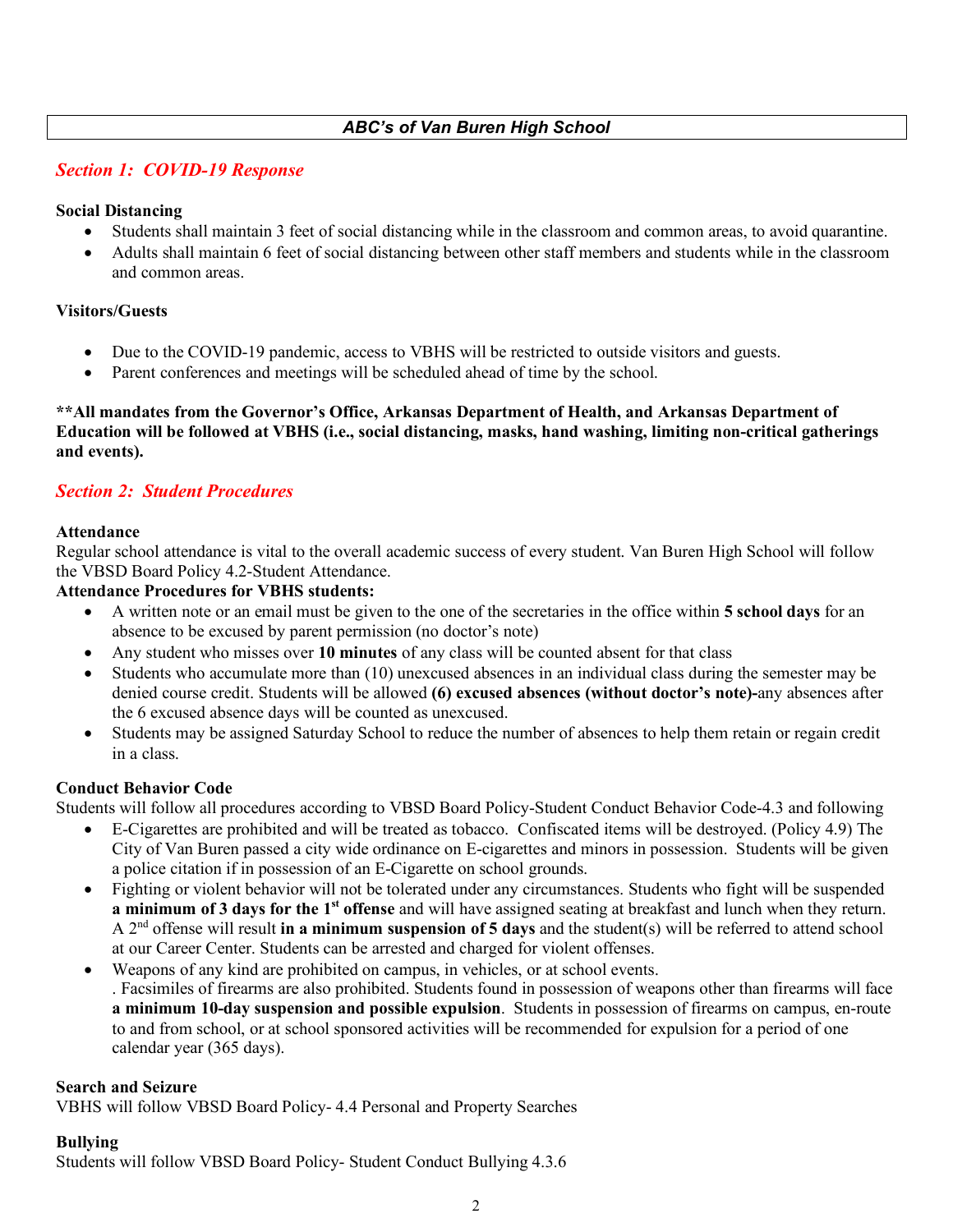To ensure a safe environment at VBHS we ask everyone to report bullying to the counselors and/or an administrator

# **Dress Code-**

Students will follow Board Policy 4.3.4—Appearance Code

Examples of dress which would be considered disruptive to the learning environment are (but not limited to):

- Straps and tank top straps not meeting required width of dollar bill
- Shorts not meeting length of mid-thigh
- Holes in jeans being higher than mid-thigh
- Any hat, cap, or hood
- Tops that show the midriff
- Pajamas, house shoes, and blankets
- A trench coat

# **Cell Phones and Electronic Devices**

Students will follow VBSD Board Policy- 4.11.1- Use of Electronic Devices

Students are not allowed to use cell phones during class time. Students may use cell phones for music purposes during lunch time. If a cell phone is taken from the student for misuse it will be held by the teacher until the end of the class period for the **1st offense**. For the **2nd offense** and beyond, the cellphone will be taken to the office and handled by administrators. Refusal to turn phone over to a teacher will result in **a minimum of 1 day of ISS**. Repeated offenses are dealt with by administrators.

## **Hall Passes**

Students will only be allowed in the halls during class with the principal approved hall pass in their possession signed by the teacher.

## **Off Limits Areas**

Students may not congregate in parking lots (including arriving to school in the mornings), in unsupervised areas north, south, east or west of the building, or in unsupervised classrooms. Stairwells and upstairs of the FAC are also prohibited areas. Being in these areas without permission or teacher supervision may result in truancy.

## **Truancy**

A student who is absent without parent/guardian consent is considered truant. A student is also truant if he/she leaves school without permission; he/she obtains a pass and does not report to the place for which the pass was obtained; or he/she does not report to his/her assigned class.

Truancies are cumulative and the consequences are:

- **1st offense** within a semester results **in one (1) day in ISS** and a parent notification.
- **2nd offense** within a semester results in **three (3) days in ISS** and parent notification
- **3rd offense** within a semester results in **two (2) days of Saturday School, parent notification, or court notification**.

## **Closed Campus**

**Van Buren High School is a closed campus.** A student is expected to arrive on campus before school begins in the morning and remain on campus until the close of the school day for that particular student. If it becomes necessary to leave campus during the school day, the student must **"check out"** through the office. In order to check out, a parent/guardian must call the office, email, or send a note stating the time that the student needs to check out. Students leaving and returning to campus will be subject to disciplinary action. **Parents may check students out for lunch if they come to the office in-person and sign their student out.** Students may not leave campus for lunch based on a phone call or note from the parent. **\*\*See COVID-19 Response in Section 1**

# **Tardy Policy**

Disciplinary actions for tardiness are:

- **1st and 2nd Tardies** within a class in a semester…Teacher Warning
- **3rd Tardy** within a class in a semester…Teacher warning and parent notification via disciplinary slip. Student will return the disciplinary slip to teacher with parent signature the following day to avoid disciplinary action.
- **4th Tardy- 1 Detention; 5th Tardy 2 Detentions; 6th 1 day ISS**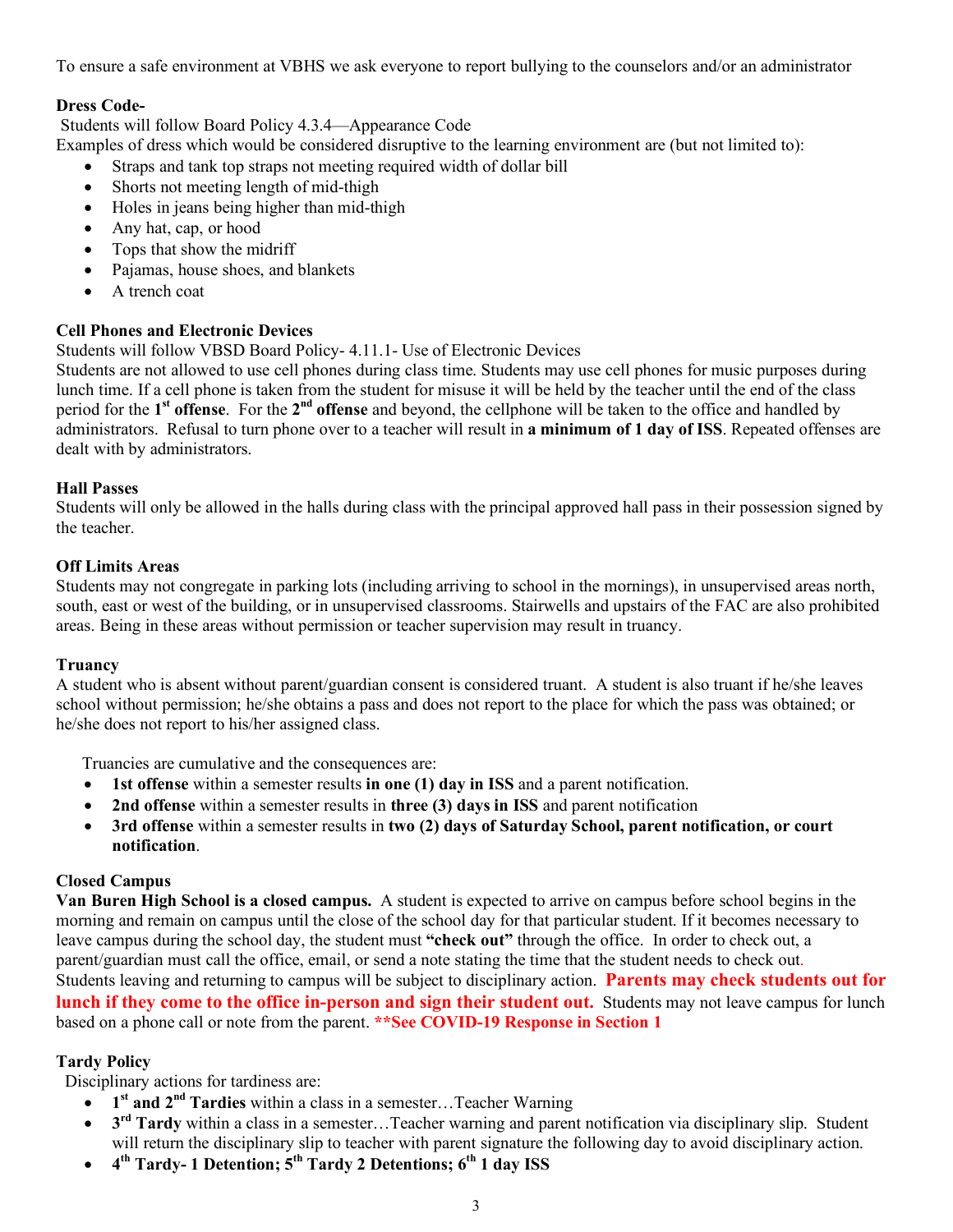- **7th Tardy- Saturday School**
- **8th Tardy** within a class in a semester … Administrative action

# **Public Display of Affection**

Public displays of affection will not be allowed on the VBHS campus. Any students engaged in PDA will be sent to the office. Students may not have body contact by hugging, kissing, holding hands, etc. (depending on the severity of the display any of these actions may be taken for the  $1<sup>st</sup>$  offense).

- **1st offense- Warning**
- **2nd offense- Detention**
- **3rd offense- ISS**

## **In School Suspension (ISS)**

• Students will be assigned by the Principal's Office to ISS when events or disciplinary action necessitates removal of the student from the classroom. **Students will serve ISS from 8 AM to 3 PM**. Students will be supervised and all classroom assignments will be provided for each assigned student. A student is then expected to complete these assignments before returning to class. Students are considered present at school when attending ISS. ISS will be held at the Freshman Academy.

**\*A student who accumulates excessive days of ISS may be subject to other disciplinary actions.**

# **Safety Drills**

**Fire Drills**, **Tornado Drills, Evacuation Drills, and Lockdown Drills** will be performed through-out the school year. Students will follow the procedures practiced by the staff.

## **Visitors**

Visitors will follow Board Policy 4.19 Contact with student while at school; 6.11 Visitors to the schools **All visitors must report to the office first. \*\*See COVID-19 Response in Section 1**

## **Early Check out Procedure**

All students are required to have their parent/guardian sign them out in the Principal's office. If for any reason a parent/guardian is unable to come to sign the student out, the procedure may be transacted by phone, **except in the instance of lunch**. **In this case, parents or guardians of the student must sign the student out in person**. In every instance of leaving early, the students are responsible for completing any missed assignments. JAG students who are on early release, must exit through the main entrance at the office and must remain off campus after they leave for the day. Any student who misses more than 10 minutes of class will be counted absent for that period.

## **Student Parking**

Driving to school is a privilege for VBHS students, not a right.

- Students will only park in an orderly fashion in designated student parking lots only.
- Students will register their vehicles on-line with the administration and be given a parking tag. Students will be required to present a valid driver's license to obtain a parking permit tag. Parking tags cost \$5.
- Students who do not register their vehicle may receive a fine, ISS or both
- Students will observe a speed limit of 5 miles per hour while on campus.
- Students who violate parking rules will be subject to a fine or ISS or suspended driving privileges.

VBSD Board Policy-4.3.3- Chemical Screen Policy includes driving as an activity and drivers will be subject to screenings.

# **Student Participation at School Sponsored Activities**

Students will follow all 7-A West and AAA Guidelines

## **Bell Schedules:**

Regular Day Bell Schedule

| Per<br>a Ule | <b>CONTINUES</b><br>ım e<br>$-$ and $\mathbf{C}$<br>----- | n<br>.<br>⊷. | ran e<br>∡ ıme |
|--------------|-----------------------------------------------------------|--------------|----------------|
|              |                                                           |              |                |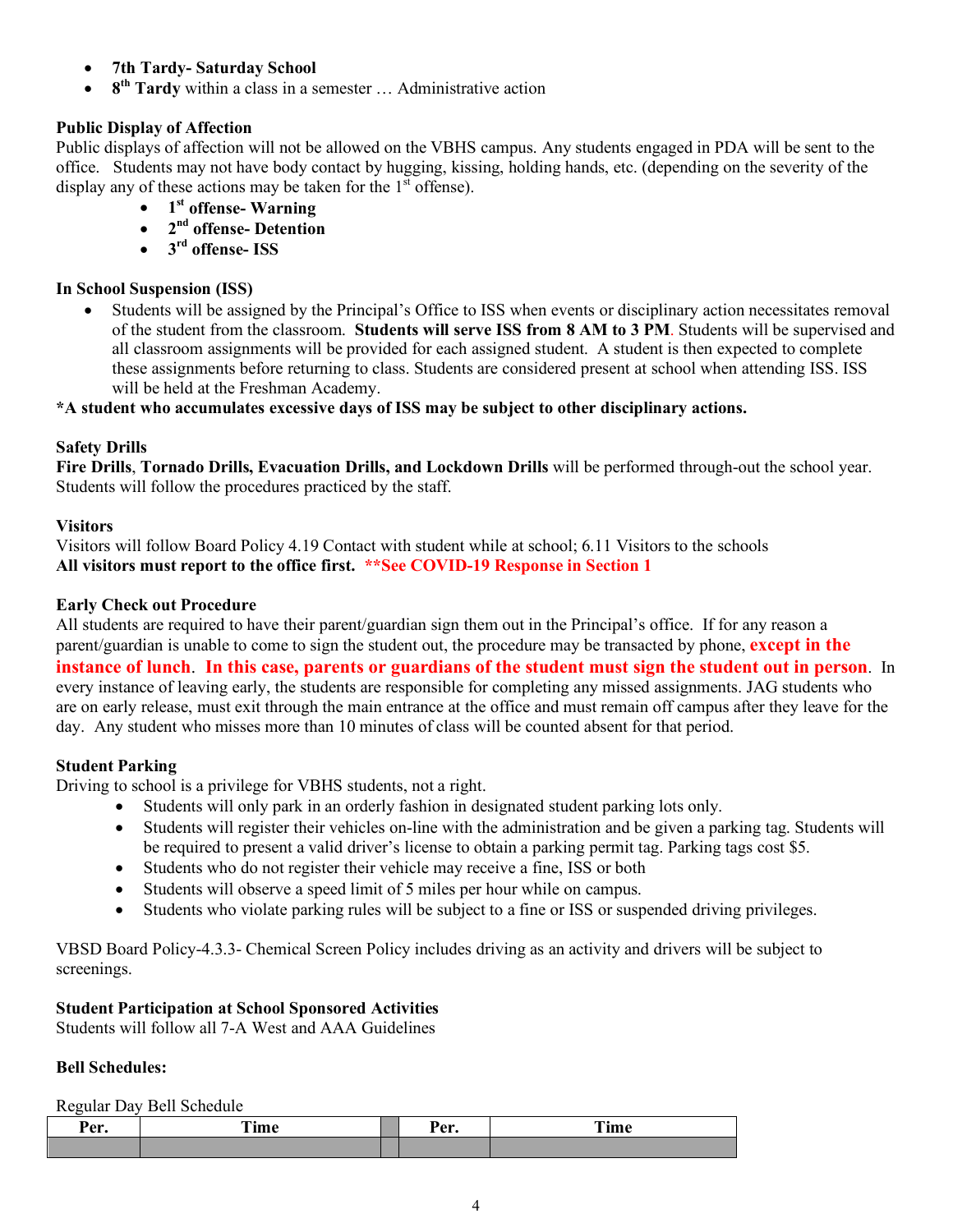|         | $8:00 - 8:50$   |         | $8:00 - 8:50$   |
|---------|-----------------|---------|-----------------|
|         | $8:55 - 9:45$   |         | $8:55 - 9:45$   |
|         | $9:50 - 10:40$  |         | $9:50 - 10:40$  |
| Lunch A | $10:45 - 11:15$ |         | $10:45 - 11:40$ |
|         | $11:20 - 12:15$ | Lunch B | $11:45 - 12:15$ |
|         | $12:20 - 1:10$  |         | $12:20 - 1:10$  |
|         | $1:15 - 2:05$   |         | $1:15 - 2:05$   |
|         | $2:10 - 3:00$   |         | $2:10-3:00$     |

#### Morning Event Schedule

| Per.                    | Time            | Per.    | Time            |
|-------------------------|-----------------|---------|-----------------|
|                         |                 |         |                 |
|                         | $8:00 - 8:45$   |         | $8:00 - 8:45$   |
| Event                   | $8:50 - 9:30$   | Event   | $8:50 - 9:30$   |
| $\overline{2}$          | $9:35 - 10:20$  | 2       | $9:35 - 10:20$  |
| 3                       | $10:25 - 11:10$ | 3       | $10:25 - 11:10$ |
| Lunch A                 | $11:10 - 11:40$ | 4       | $11:15 - 12:00$ |
| $\overline{\mathbf{4}}$ | $11:45 - 12:30$ | Lunch B | $12:00 - 12:30$ |
| 5                       | $12:35 - 1:20$  | 5       | $12:35 - 1:20$  |
| 6                       | $1:25 - 2:10$   | 6       | $1:25 - 2:10$   |
| 7                       | $2:15 - 3:00$   |         | $2:15 - 3:00$   |

The office will announce other special schedules as they become necessary.

## **\*Lunches- In accordance with a new board decision, students will no longer be able to charge lunches on their account.**

## **Child Care**

It is the responsibility of student parents who attend VBHS to arrange care for their infant and toddler children**.** Infants and young children will not be allowed to attend class with their parents.

### **Lost and Found**

Students having lost items should check with the office. Clothing that has been in lost and found all week will be removed on Friday.

## **Computer Lab**

The computer lab in room C101 is available for all students and staff of VBHS from 7:00 AM to 4:00 PM.

## **Extracurricular Eligibility**

Students will follow Board Policy 5.6 Interscholastic Activities A 2.0 GPA for the previous semester is required by the Arkansas Activities Association for participation.

### **Foreign Exchange Students**

Foreign exchange students must be 16 years of age or older. Foreign exchange students will be classified as seniors. They will not be included in class rank and will not earn a Van Buren High School diploma. However, they will be able to participate in all senior activities including graduation.

## **Media Center**

Students at VBHS have the privilege of using the Grace Barlow Scholastic Library for research and study skills, a place to hang out, recreational reading, and exploring and retrieving information by way of an automated library program and the Internet. Overdue charges will be assessed at 10 cents per school day for library material. The library is open from 7:30 a.m. to 4:00 p.m. daily and is also open to students during lunch time. Admittance during class time is allowed with permission from the classroom teacher.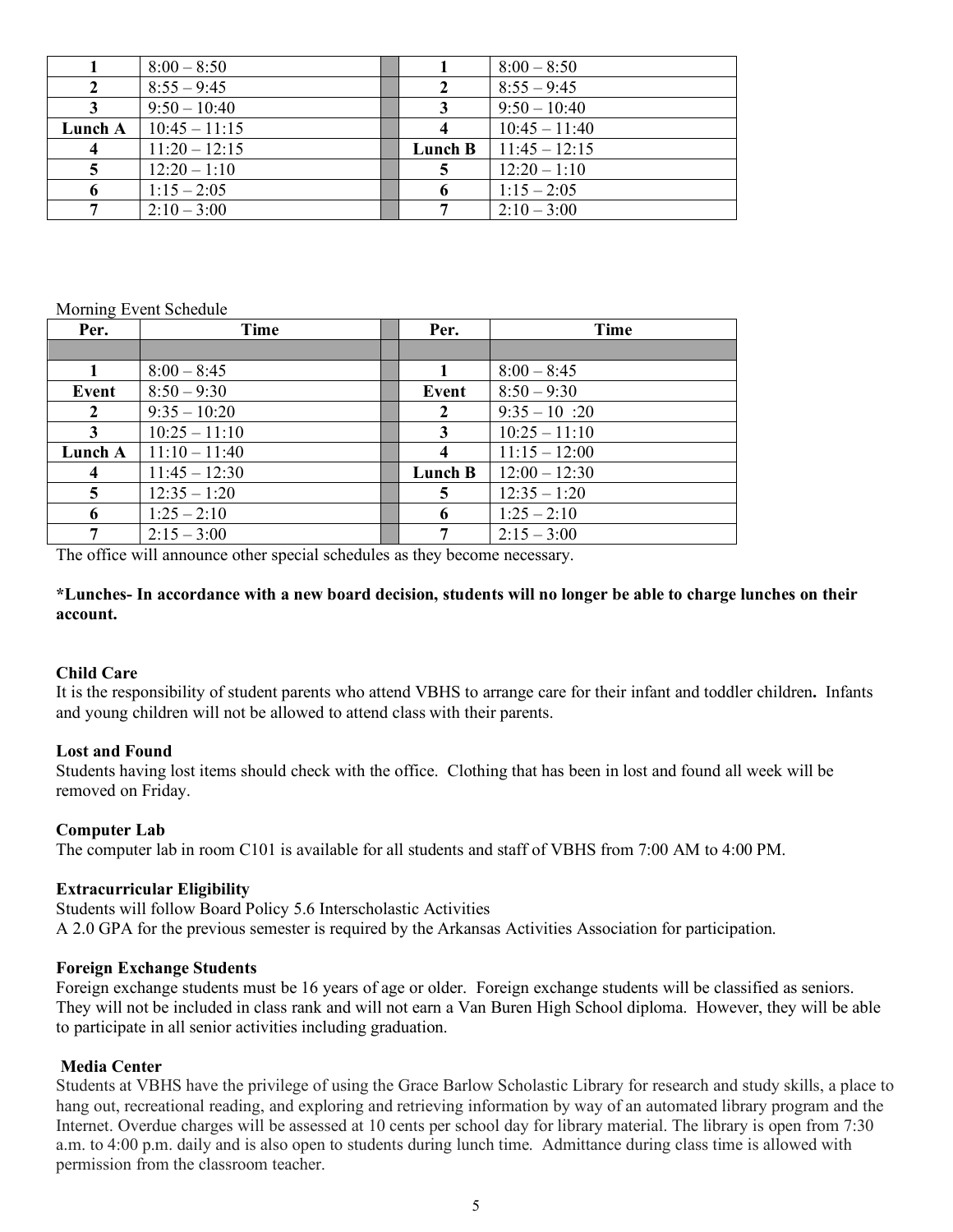# **Medical Policies**

Students will follow Board Policy 5.11 Health Services and 4.14 Communicable Diseases

All medications must be brought to the school office by a parent in the original container. A medication authorization form must be filled out by a parent before any medications will be administered. Any changes in a student's medication such as dosage or administration time must be accompanied by a physician note and a new form signed by a parent.

# *Section 3: Academics*

## **Grades**

Students will follow the Board Policy-5.10 Grading Policy Students and Parents can access student grades through the Home Access Center (HAC) please see a counselor or the Media Center for HAC information

## **Grade Point Average (GPA)**

Students will follow Board Policy 5.21 GPA

GPA will be based on grades earned in academic courses in grades nine through twelve. Official GPA will be ranked on a 4.0 scale**.** For purposes of class rank only, the 4.5 scale will be used for Pre-AP classes and Concurrent Classes and 5.0 scale for AP classes.

## **College Courses & Concurrent Enrollment**

Students will follow Board Policy 5.14.1 Concurrent Credit

VBHS students are eligible to enroll in a public supported community college or four-year college/university in accordance with the rules adopted by the Van Buren School District. A student who successfully completes a three-hour credited college course or courses shall receive one unit of credit at VBHS and academic credit by the institution of higher education. Credits shall be applicable to graduation requirements.

See course catalog for Concurrent offerings

Western Arkansas Technical Center (WATC) is technical classes offered through UAFS for  $11<sup>th</sup>$  and  $12<sup>th</sup>$  grade students – see course catalog for a listing of WATC offerings

# **Graduation & Participation in Commencement Requirements**

Students will follow Board Policies 5.14 Graduation Requirements; 5.14F1 Graduation Requirements 2014-2017; 5.15 Graduation Exercises

Students should see their respective counselor or advisor as this information changes periodically.

The following conditions must be met to participate in the commencement program:

- **Students could walk with 21.5 credits if determined they could recover the .5 credit before summer session ends.**
- Students may not participate in commencement if they are over the age of 21.
- Students may be excluded or removed from participation in the commencement program for disciplinary reasons.
- Students will not participate in ceremonies or receive their diploma until all fines have been paid in full and discipline actions served.

# **Homework Policy**

Students will follow Board Policy 5.11 Homework Policy

- \*Concurrent classes are exempt from the homework policy since they must abide by college guidelines.
- \* AP Classes will also be exempt from the homework policy due to rigorous guidelines of College Board.

# **Make-Up Work**

Students will follow Board Policy 4.2 Student Attendance

Students and/or parents will have the responsibility of acquiring the work they have missed. Students who know they are going to be out for multiple days may request work to be sent to office to be picked up.

## **Plagiarism**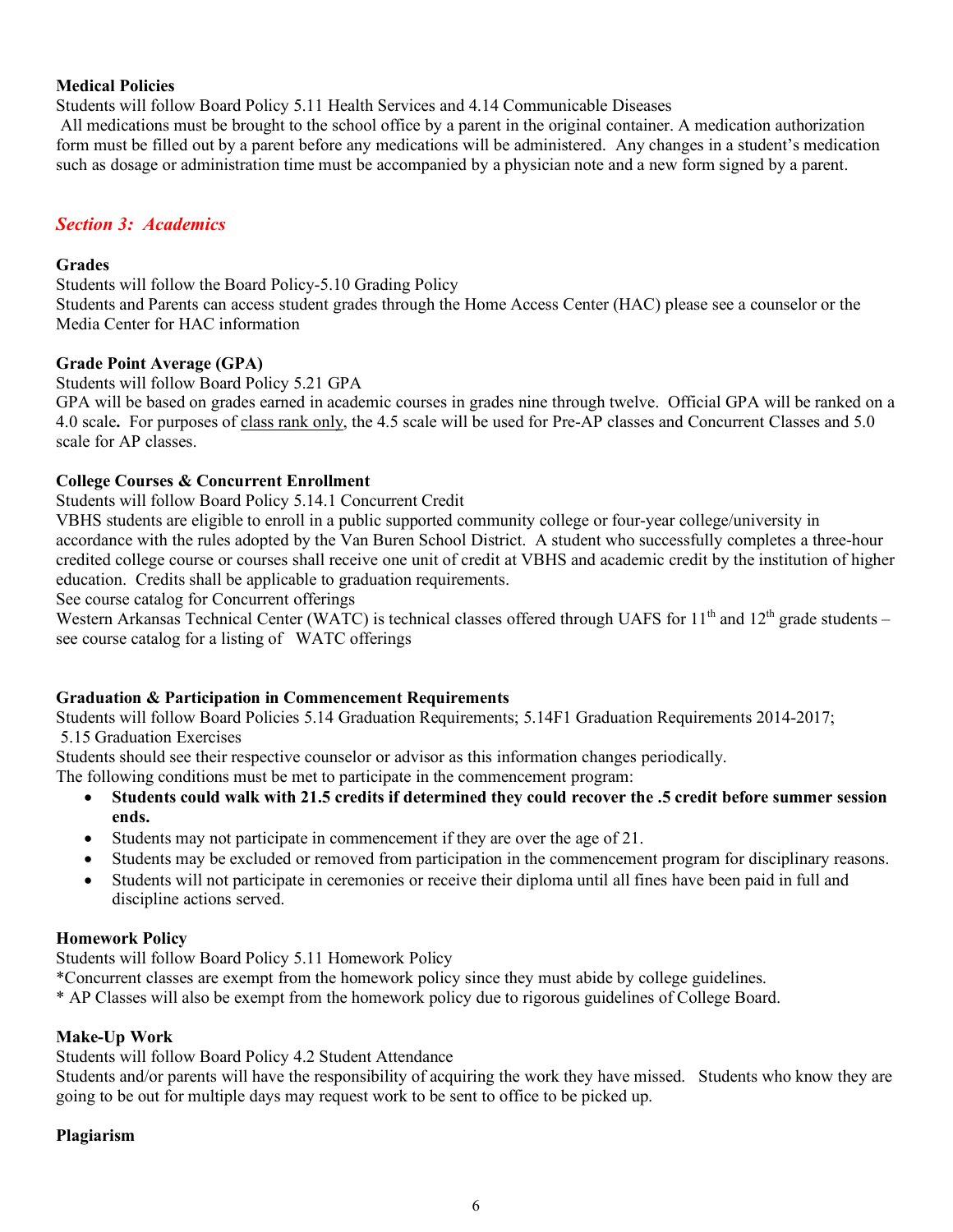Plagiarism is defined as quoting, paraphrasing, or summarizing someone else's words or ideas without giving credit to that person or source. It is characterized by claiming work published in print, on digital media, such as CD or Internet, as one's own. Copying assignments could be construed as plagiarism as well. The penalty for plagiarism will be a minimum reprimand and notification of the parent, but could also constitute an "F" on the assignment, ISS, or an "F" for the course. Plagiarism in Concurrent College courses will be handled according to college policy- the student will be dropped from the course and will receive an "F".

## **Schedule Changes**

Schedule changes must be made before the end of the first two weeks of both semesters. Students must present a valid reason for the change. Changing schedules to arrange lunch times, or because they do not "like" a teacher, are not valid reasons. After these deadlines, students must stay in their classes until the end of the semester. Students may be placed in only one non-credit class per semester. Weighted can go to non-weighted at the  $1<sup>st</sup>$  progress report or  $1<sup>st</sup>$  9-weeks if a student has no zeroes and has a D or F.

## **Semester & Quarterly Tests**

 In all classes, students may be given a cumulative semester assessment at the end each semester. Students who take AP or concurrent tests may be allowed to substitute that test for a final, but must attend classes during finals week.

### **Diploma Information**

Students will follow Board Policy 5.14 Graduation Requirements

Students may earn a College Prep, College Prep with Honors, College Prep with High Honors Diplomas by obtaining 23 credits and meeting the other requirements in our course catalog. Students may earn a Smart Core and General Core Diploma by obtaining 22 credits and meeting the requirements in our course catalog.

### **Advanced Placement Courses**

Students will follow Board Policy 5.5 Advanced Placement Curriculum

VBHS offers multiple courses endorsed by the American College Board. Consult "Course Selection Guide" for a full list of courses.

## **Arkansas Academic Challenge Scholarship**

This scholarship is sponsored by the Arkansas Department of Higher Education to recognize selected students for scholastic achievement as measured by their academic records and ACT scores. The AACS is a four-year scholarship of an amount to be determined by the state each year to students in financial need who score a composite score of 19 or better on the ACT.

### **Semester Test Exemption Policy**

Students who have an A, B, or C in a class and have only (3) excused absences (these include medical) or less in that class have the option of being exempt from the semester test in that class. **Any unexcused absence, out of school suspensions, or ISS will make a student ineligible for the exemption.** School business will not count as an absence. If a student who is exempt chooses to take the test their grade may not be lowered from the result of that test.

### **Textbooks**

Students will be issued free textbooks or have access to books or e-books for their scheduled classes. Students may be assessed a fee for a college course text book.

## *Section 4: Chromebook Policy/Use*

In an effort to increase student access to technology, Van Buren High School will provide a school issued Chromebook to all students at the beginning of the 2021-2022 school year.

### **General Rules:**

1. Students are required to bring their school issued Chromebook to class every day.

- If a student leaves the Chromebook at home, he or she will be responsible for getting class assignments completed as if the Chromebook were present.
- Loaner Chromebooks, if available, may be issued to students who forget to bring their Chromebook to school.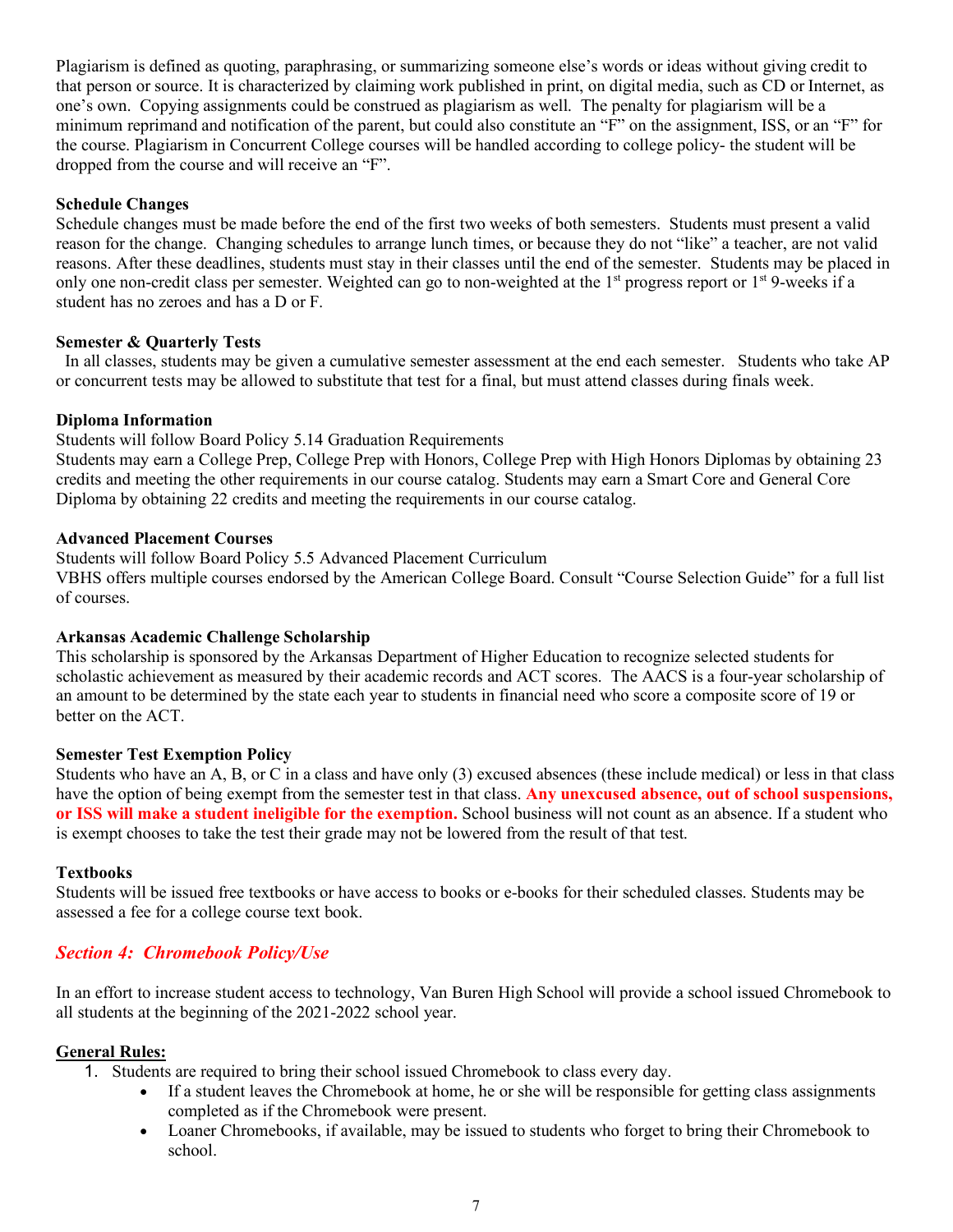- **Repeat offenders who leave their Chromebook at home will be dealt with by school administrators.**
- 2. Students are required to ensure the school issued Chromebook is fully charged every day.
- 3. **Chromebooks are to remain free of any writing, drawing, stickers, and labels.**
- 4. As with lockers and vehicles, there is **NO** expectation of privacy. If a student is found to be in violation of school policy regarding unacceptable use i.e., pornography, illegal downloads, etc., normal disciplinary actions will be taken.
- 5. If your child intentionally damages the Chromebook, the use of the Chromebook may be revoked. Intentional damage will be referred to building administrators and will be handled as damage to school property.
- 6. It is imperative your student be responsible for the care of the school Chromebook, including secure possession of the Chromebook. The High School will periodically check to make sure the Chromebook your student is utilizing is the one assigned to him or her.

# *Section 5: Health/Wellness*

# **HEALTH SCREENINGS (state mandated)**

## **Vision: (A.C.A. 6-18-1501)**

Act 1438 of 2005 requires students in grades Pre-K, KF, 1, 2, 4, 6, 8, and transfer students to have an eye and vision screen. Only failure notifications are sent home. A child who does not pass the screening shall be required to have an exam conducted by an optometrist or ophthalmologist within 60 days of receipt of the screening report and show proof of the exam. Parents needing financial assistance should contact the school nurse.

**Hearing**: Hearing screens are mandated for students in grades Pre-K, K, 1, 2, 4, 6, 8, and transfer students. Only failure notices are sent home. Parents have 60 days to show proof that a doctor or audiologist examined their child.

**- Insurance is billed for students covered under Medicaid/Arkansas Kids 1st will be billed, where applicable, for hearing and vision screenings conducted at school unless notified in writing, by parents to decline within 60 days of receipt of the handbook.** 

## **BMI**: (ARK Code 20-7-133 and 3.04)

Act 1220 requires students in grades KF, 2, 4, 6, 8, and 10 to have their height and weight assessed. A parent who refuses to have their child assessed must provide a written request of the refusal to the school. Screening results will be sent home only upon request of the parent/legal guardian.

## **Scoliosis**: Act 95 of 1989 and Act 41 of 1987

The acts require girls in  $6<sup>th</sup>$  grade and all students in  $8<sup>th</sup>$  grade be screened for scoliosis. Parents of a child who fails the screening will be sent an information letter stating the need to see a licensed physician. A parent, who refuses to have their child screened, must provide a written request of refusal to the school.

**Release of Information:** I hereby authorize emergency medical services for my child. I give VBSD staff permission to give my child first aid treatment with OTC ointments and pain relieving sprays, cough drops, band aids and bandages. I hereby authorize the Van Buren School District Health Services to share or discuss my child's health issues with any pertinent person.

## **Non-Nutritional Days**

The Arkansas Department of Education has passed rules governing nutrition. standards in Arkansas Public Schools. These rules have an effect on what food item parents are allowed to send to school.

Please note the following rules, sign, and return the bottom portion Indicatingyou have read and understand.

- Elementary students will not have access to vended (sold or given away) food and beverage Items anytime, anywhere on school premises during the declared school day.
- This does not apply to students with special needs Indicated in thestudent IEP or to school nurses providing health care to individual students.
- Students may be given any food and/or beverage Items for up to nine (9) different school events each school year to be determined and approved by school officials.
- Nutritional foods may be used for instructional purposes. The school, as part of the planned Instructional program, may also distribute nutritionalsnacks (kindergarten snacks for example).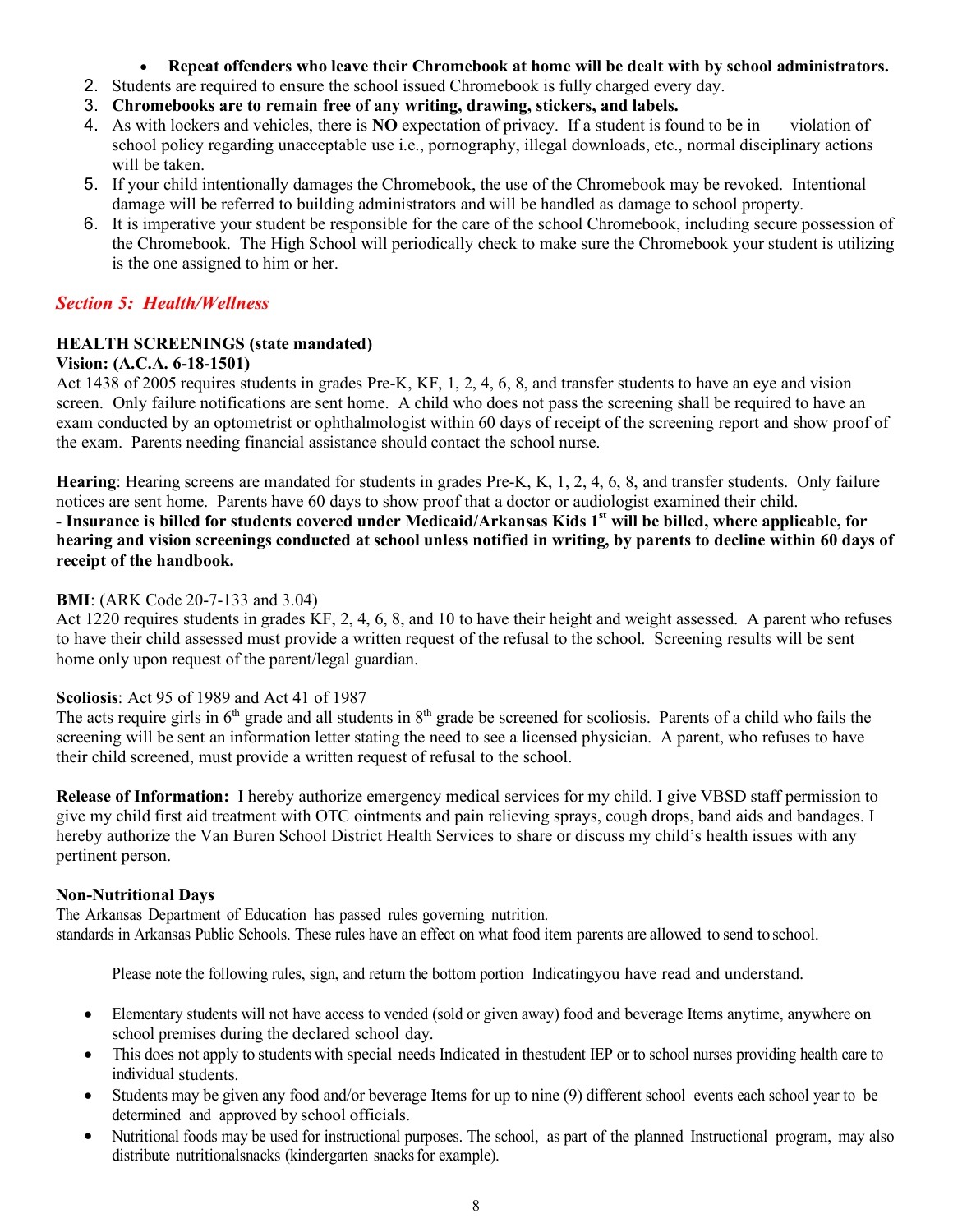- This does not restrict what parents may provide for their own child's lunch or snack.
- To meet state regulations (law), we must ask parents not to provide food/beverage Items to other children at school for events such as birthday parties. Parents may provide food/beverage Items upon requestto support one of up to nine (9) allowable events such as Valentine's Day.

# *Section 6: Clubs/Organizations*

*Van Buren High School Clubs and Organizations*

**The following school sponsored organizations are scheduled into the school day and therefore a student may earn ½ or more credits for participation.**

### **Athletics**

A full range of competitive athletics is offered at VBHS. A valid physical and permission from the coach of the team is required for participation.

## **Band**

Marching/Symphonic band meets during  $1<sup>st</sup>$  period.

### **Cheer/Dance**

The Pointer Cheer squad and Prancer Dance team meet  $7<sup>th</sup>$  period. Participation is by tryout/acceptance only.

## **Choral Music**

VBHS choir/glee club and treblettes must audition and be enrolled in the choral music program to participate. Director permission is required.

### **WATC**

Classes taken at University of Arkansas Fort Smith for both High School and College Credit

## **JAG**

JAG allows VBHS juniors and seniors to be released from school to work. Students may receive 3 credits for successful participation in the JAG program. Students must apply and be accepted to participate.

## **Junior Reserve Officers Training Corps (JROTC)**

JROTC is a student military leadership training organization. Students participate in a wide range of military oriented training activities.

## **The following clubs and organizations are also available for student participation. No course credit is given.**

### **Art Club**

Art Club is open to all students who have an interest and desire to study graphic art and design outside the classroom environment.

## **BETA Club**

BETA Club is a student service/honor society. Members of BETA club must meet a minimum of 3.50 GPA and apply and be accepted for membership.

## **Book Club**

Open to all students who like to meet and discuss recently read books.

## **Chess Club**

Chess Club exists for students who have an interest in the game, and who may desire competition either at the intramural or between schools. Membership is open.

## **Cultures in Action (CIA)**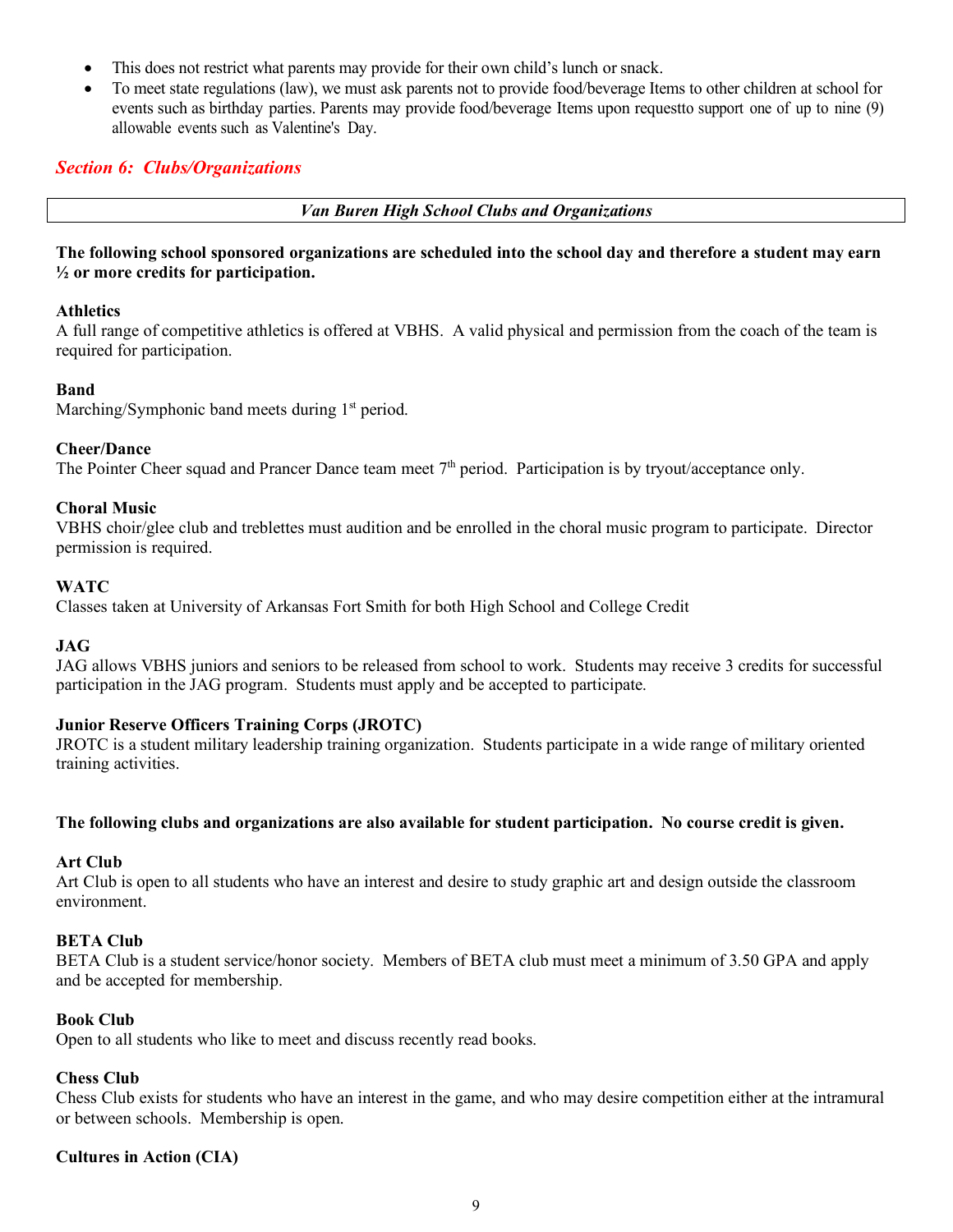Open to all students wishing to explore various countries and their cultures

## **Drama**

The Drama club is comprised of theatre/speech students in addition to other students who have an interest in the stage/performing arts. Membership is open.

## **Fellowship of Christian Athletes (FCA)**

FCA is a student led Christian organization geared toward continued spiritual development in students who are interested in athletics.

## **Family Career Community Leaders of America (FCCLA)**

FCCLA is a community leadership organization for students who have an interest in competition in various state/regional and state leadership contests. Membership is open to all students.

## **French Club**

French club is an organization for students who have an interest in the French language and French culture. Membership is open to all students.

## **Future Business Leaders of America (FBLA)**

FBLA is an organization for students who have an interest in a career in business.

## **Future Teachers of America (FTA)**

FTA involves students who have an interest in pursuing a career in education.

## **German Club**

German club is an organization for students who have an interest in German Language and culture. Membership is open to all students.

## **Health Occupations Students of America (HOSA)**

Learning about medical careers and competing in medical based competitions.

## **House of Representatives**

Members of the House of Representatives are elected and support the work of the Student Senate in school and community activities.

## **Mu Alpha Theta**

Mu Alpha Theta is the math student honor society. Membership is exclusive and students must meet a minimum GPA of 3.50 to participate.

## **National History Club**

Open to all students who have a desire to learn more about history and how to preserve it.

## **National Honor Society**

National Honor Society is an exclusive honor club. Members must meet a minimum GPA of 3.75 and apply and be accepted into the club by the NHS selection committee.

## **Parent Teacher Student Association**

PTSA promotes an active connection between VBHS faculty, students and parents. PTSA provides 2 senior scholarships which are given to student members each year. Membership is open.

## **Partners Club**

Partners club involves VBHS student's activities with Special Olympics. Membership is open.

## **Quill and Scroll**

Journalism student's honor society- open to students in advanced Journalism classes including yearbook/newspaper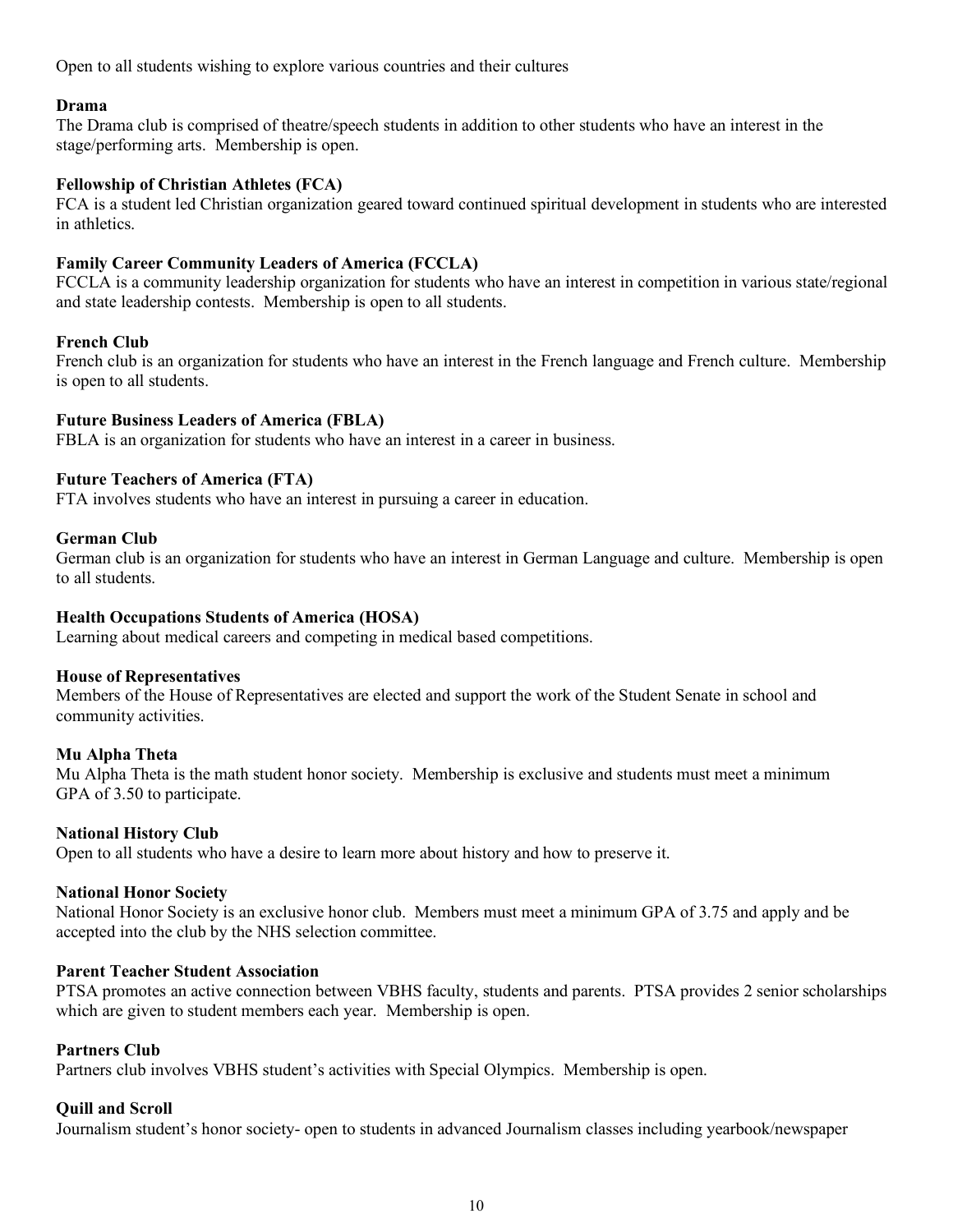# **Quiz Bowl**

The VBHS bowl team meets during encore, after school, or before school for the purpose of preparing for interscholastic quiz bowl competition. Students must try out for the team. Membership is by try-out and acceptance.

## **Social Justice Club**

Open to all students seeking to promote social justice locally and/or globally.

## **Social Studies Club**

The Social Studies club is an organization which provides students with an interest in the social sciences with an opportunity to study promote and work toward goals in those fields. Membership is open to all students.

## **Spanish Club**

The Spanish club is an organization for students of Spanish, or for any student with an interest in Spanish Culture or Language.

**Sociedad Honoraria Hispanica**- Honor Society for 3rd Semester Spanish Course Students

## **FFA**

Promotes agricultural awareness- must be enrolled in CASE class (es) to participate

## **Student Secular Alliance (SSA)**

Open to all students who wish to express their secularism

## **Student Senate**

Student Senate is the student activities and leadership organization on campus. Membership is by election.

## **T412**

T412 is a student led Christian organization which is non-denominational and is organized to promote student spiritual development.

## **Teenage Republicans**

Teen Republicans promote political activities within the framework of the National Teen Republican organization. Membership is open.

## **Young Democrats**

Young Democrats promote political activities within the framework of the Young Democrats of Arkansas and the Young Democrats of America. Membership is open.

# **Ultimate Frisbee**

Open to all students

## **Optimist Club**

Open to all students- serving our community

All clubs must have principal approval and a certified school sponsor. Each club must perform some civic activities. The use of "Van Buren High School" (VBHS) is strictly prohibited without that prior principal approval. *Get involved in school activities! It is proven that active students are more academically successful!*

**\*\*Handbook policies are subject to approval by the School Board.** 

## **VBHS Alma Mater**

*In Arkansas you'll find us With all our main and might We'll shout aloud forever Our love for the Green and White Three cheers for Van Buren High School She loves the truth and right All hail the Alma Mater, All hail the Green and White…GO DOGS!*